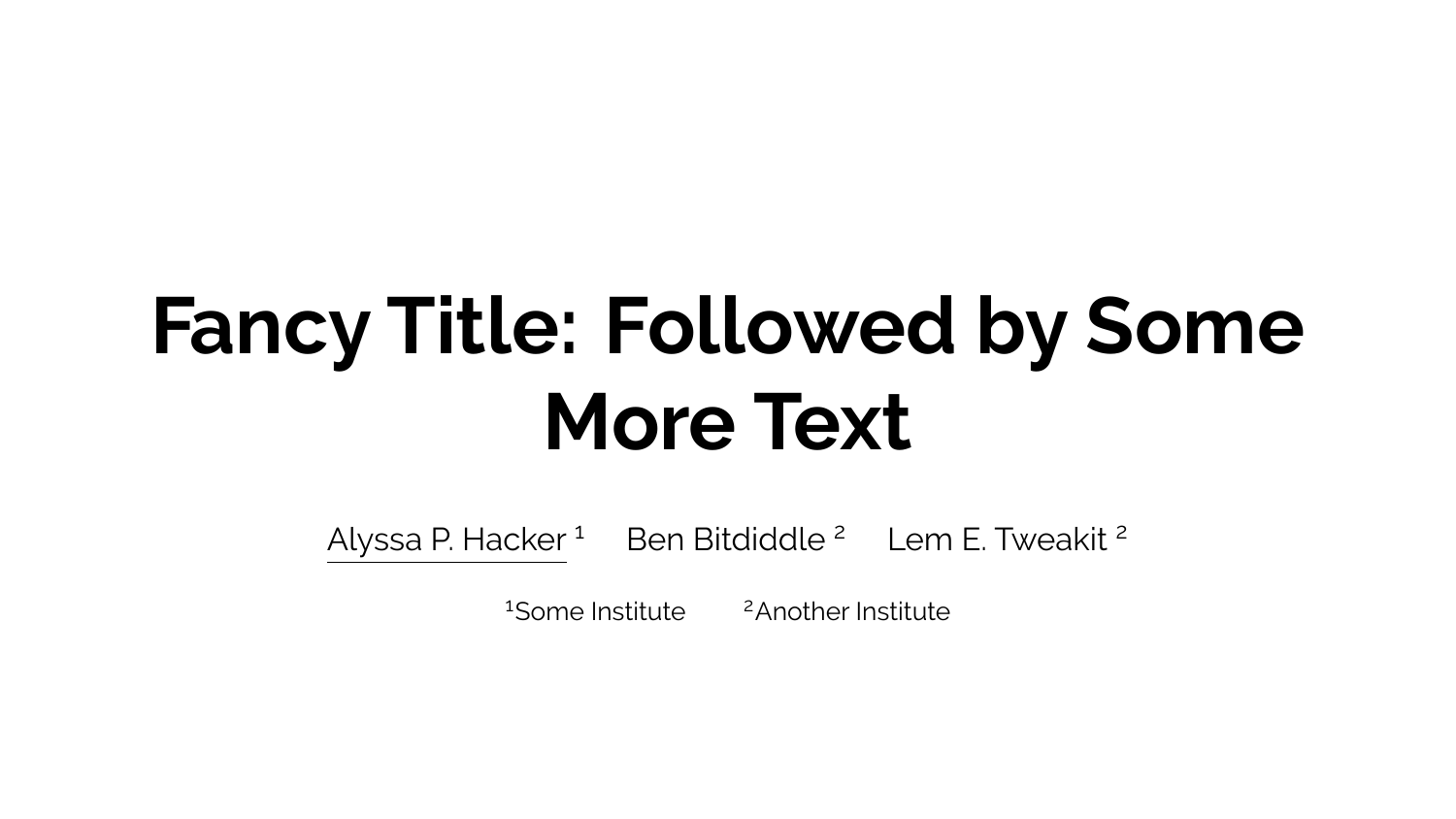### **A slide title**

- A bulleted item
- Another item
	- With sub-bullets
	- And another, with some **bold** text
- And another, at the top level, with *italic* text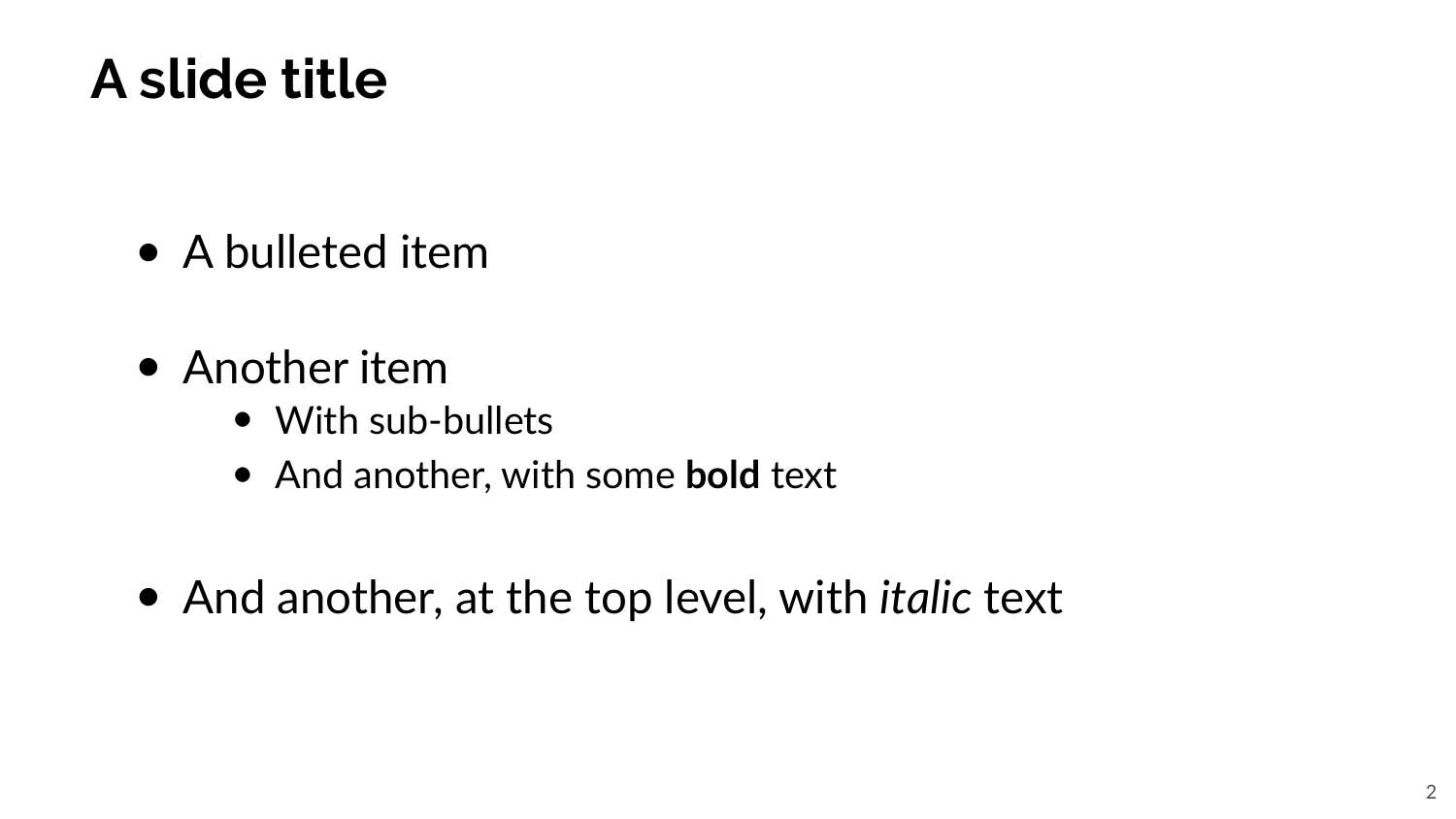### **A 50-50 split slide**

- This side has a bullet
- And another bullet, with text that wraps if it's long



A figure caption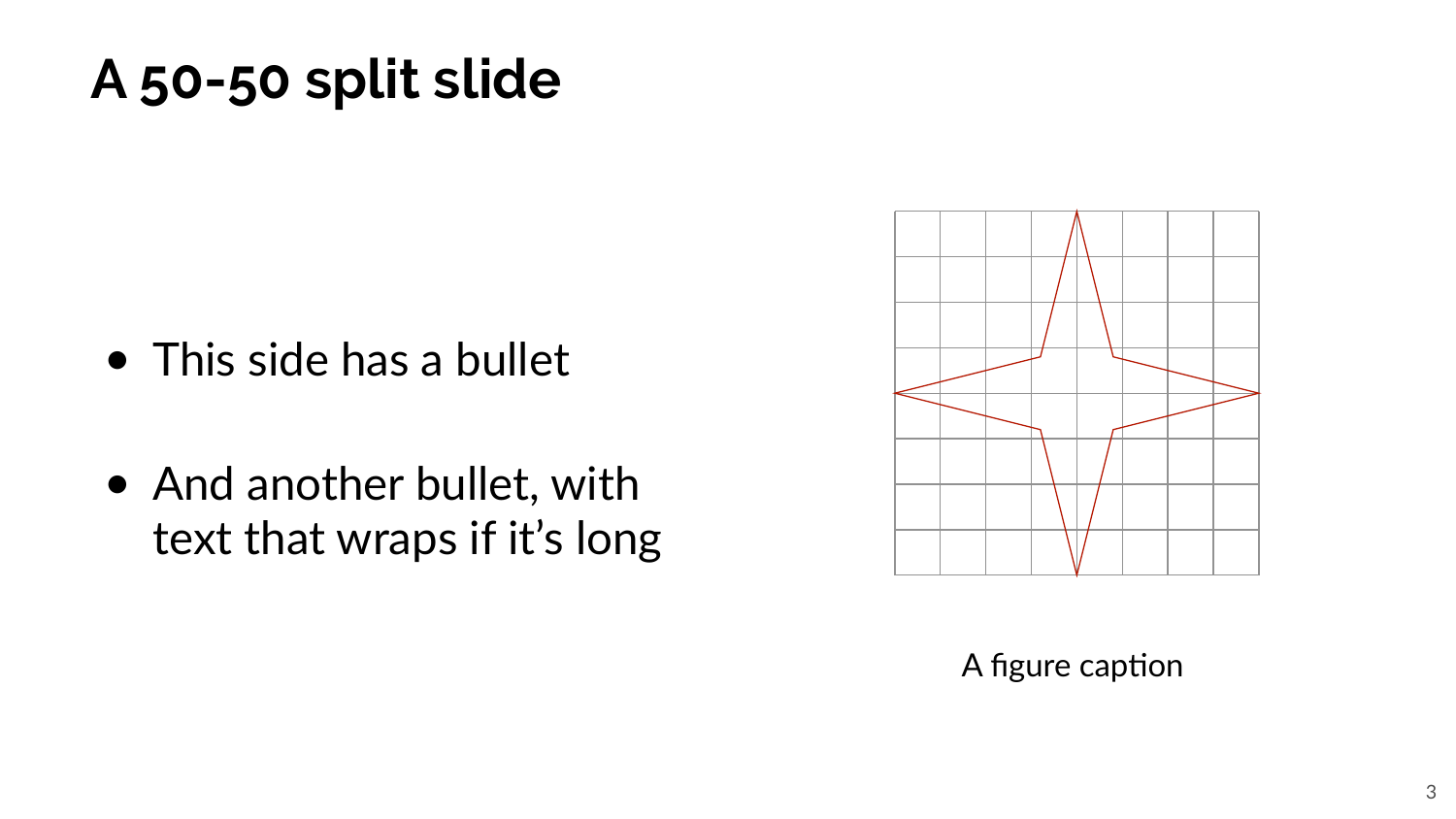# **Full-slide figure**



The figure's caption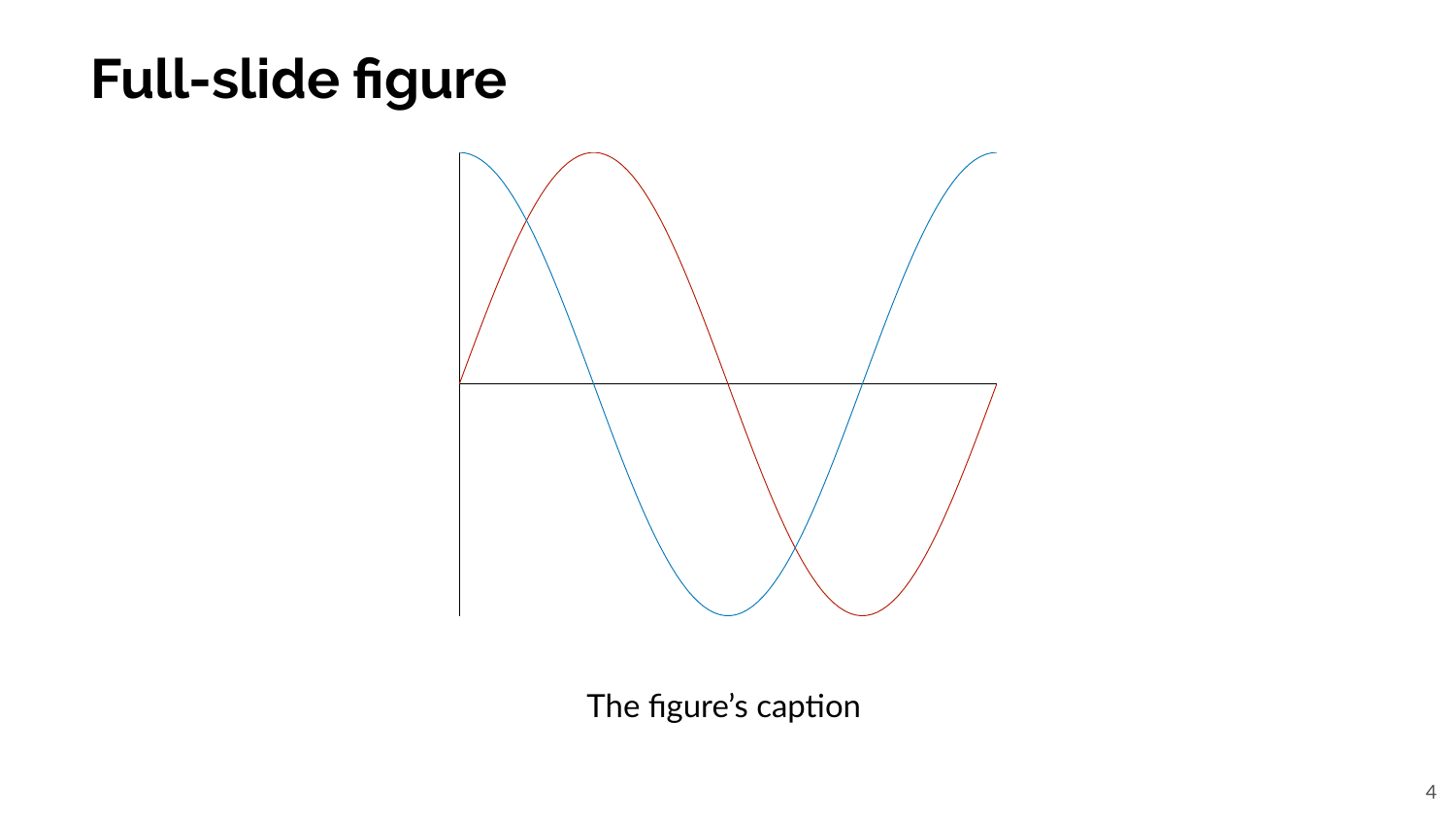### **A slide with centered text**

#### Some statement that is centered.

(a small note)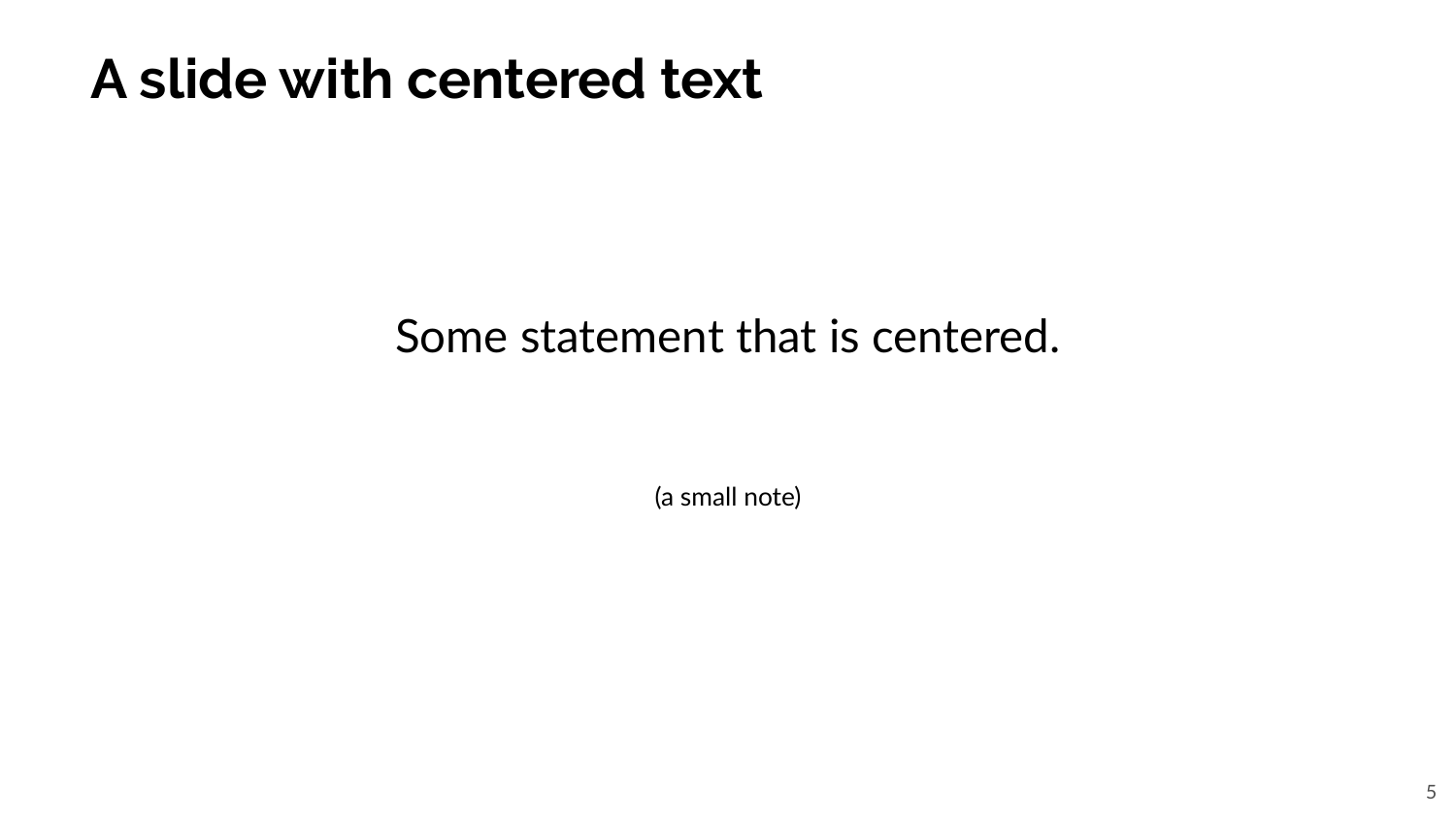### **A slide with some code**

```
/* some code */def foo(x):
return x**0.5 + 2*x
```

```
/* some can be highlighted */foo(3)
```
Some explanatory text, in red, with some monospace text. There might be some math, too:

> √  $x + 2x$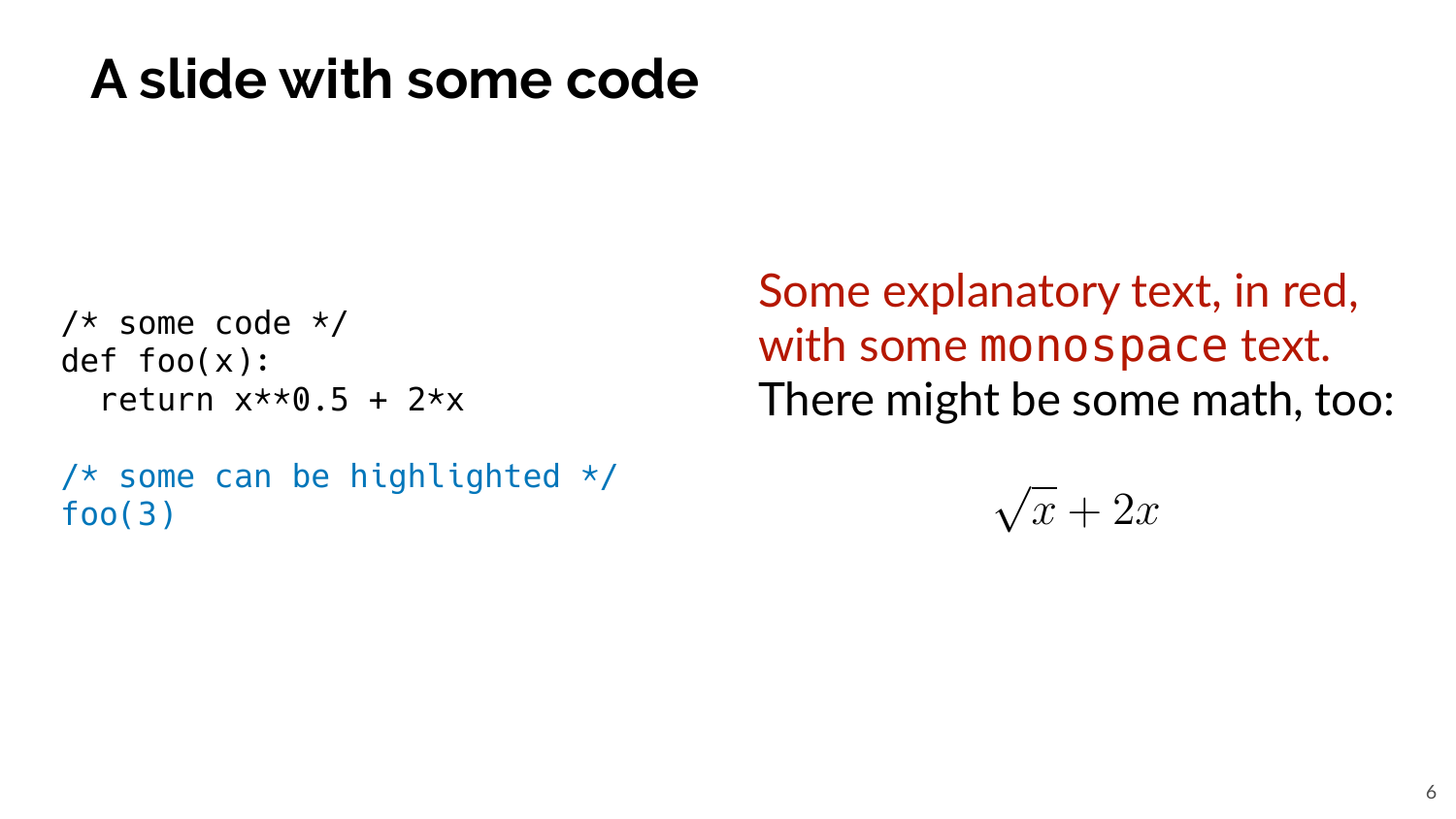### **A slide with some bracketed text**

- Some statement [Some citation]
- Another statement [Another citation]
- A final statement [The last citation]

(a small note)